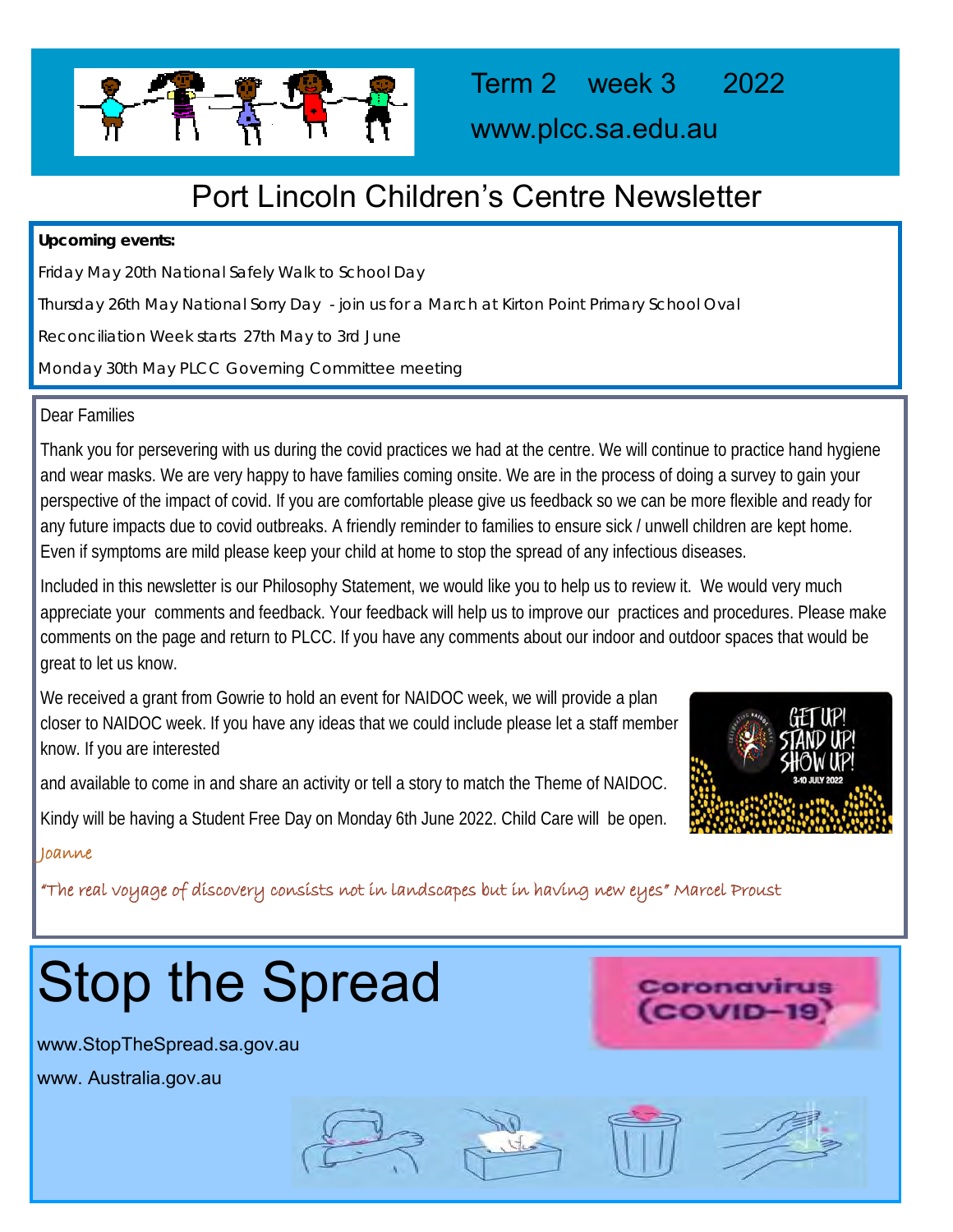## In Childcare we have been….



Enjoying group art experiences









Making Pizzas for everyone for lunch

Caring for our centres pet frog

Baking ANZAC biscuits together for ANZAC day





quiet reading, relaxing, talking with friends and a

This term in childcare we are focusing on caring for each other and our pets. We have been having group discussions of what pets we have and how we love and care for them. Other experiences include Reading books, singing songs and joining in experiences around our focus.

Childcare has begun sending the centre camera home with the children for them to take photos of their pets and return to share these with everyone and to display on our Pet board.

We would like to hear any input on your family values and how your family cares for each other and your pets.

We have a new indoor cubby house, to enjoy some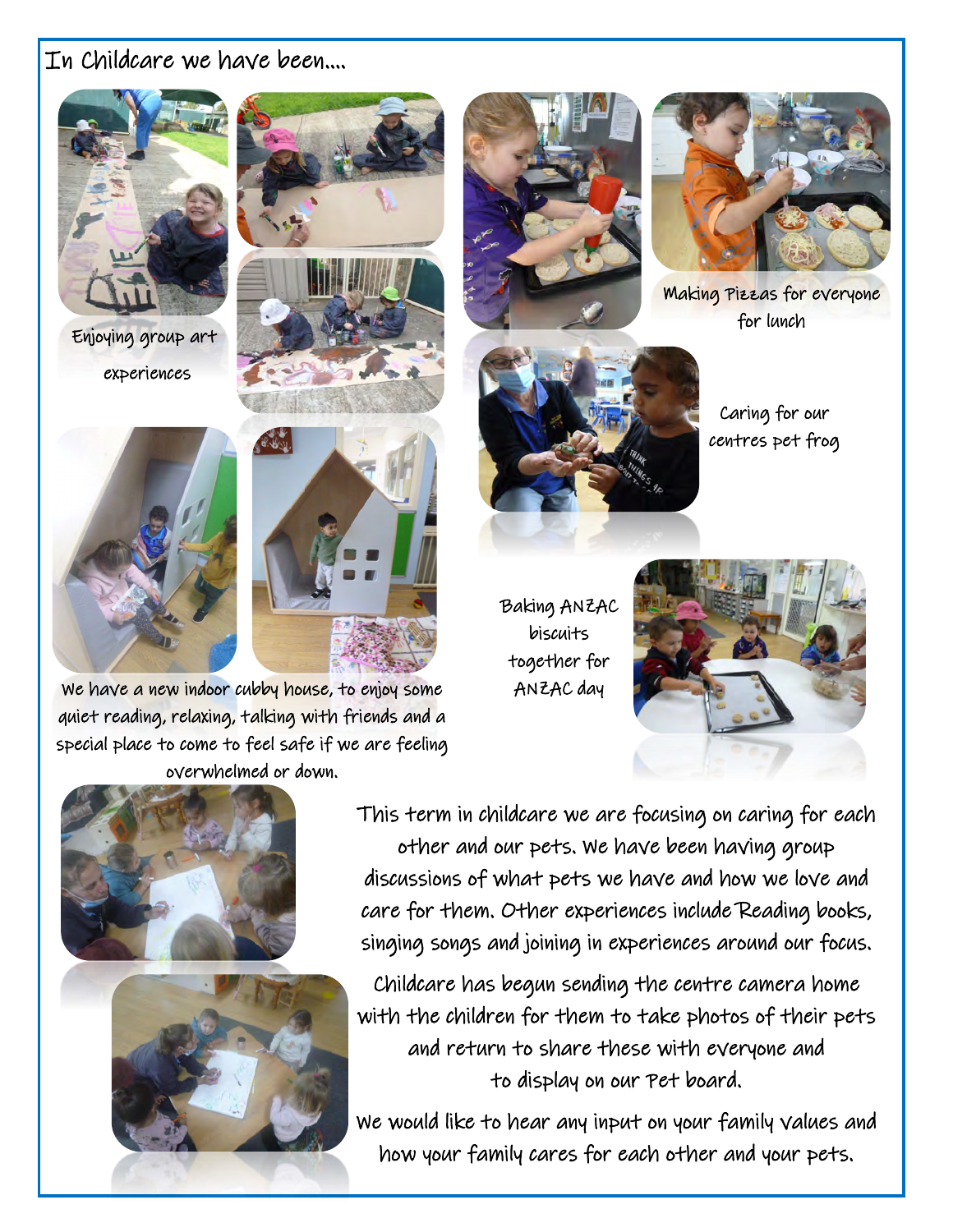## What is happening in the kitchen….

Things have been busy in the kitchen. So far this term the children have made pizzas for their lunch, Anzac biscuits to take home and pancakes to go with morning tea.

As usual  $I$  have a child from either Kindy or Childcare to come into the kitchen to help prepare the fruit for morning tea. This is a really good learning activity for them and they become very efficient in the kitchen. They learn where the different foods are kept in the fridge and the pantry. They are able to help get the plates, bowls, tongs, milk jugs and scrap bowls out of the cupboards to place in the trolley and on the bench, ready for morning tea. They really enjoy helping and get to know the drill. We practice hand hygiene before and after preparing food.





Stacking the sandwiches **Stacking** the sandwiches **Stacking** teams

I am interested in producing a Port Lincoln Children's Centre Family Recipe cookbook in the future with recipes from families as well as the recipes we use at the Centre. I am particularly interested in healthy recipes eg soups, main meals and healthy snack foods like slices, muffins and cakes which contain little or no added sugar and uses wholemeal grains and fruits etc. I would love to have some traditional meals you and your families may eat at home. My plan is if you send in a recipe your child will help me cook the recipe for the centre children and staff. Your family recipe and a photo of your child preparing the meal will be included in the cookbook.

I look forward to hearing back from interested families.

Thank you

Emma Morris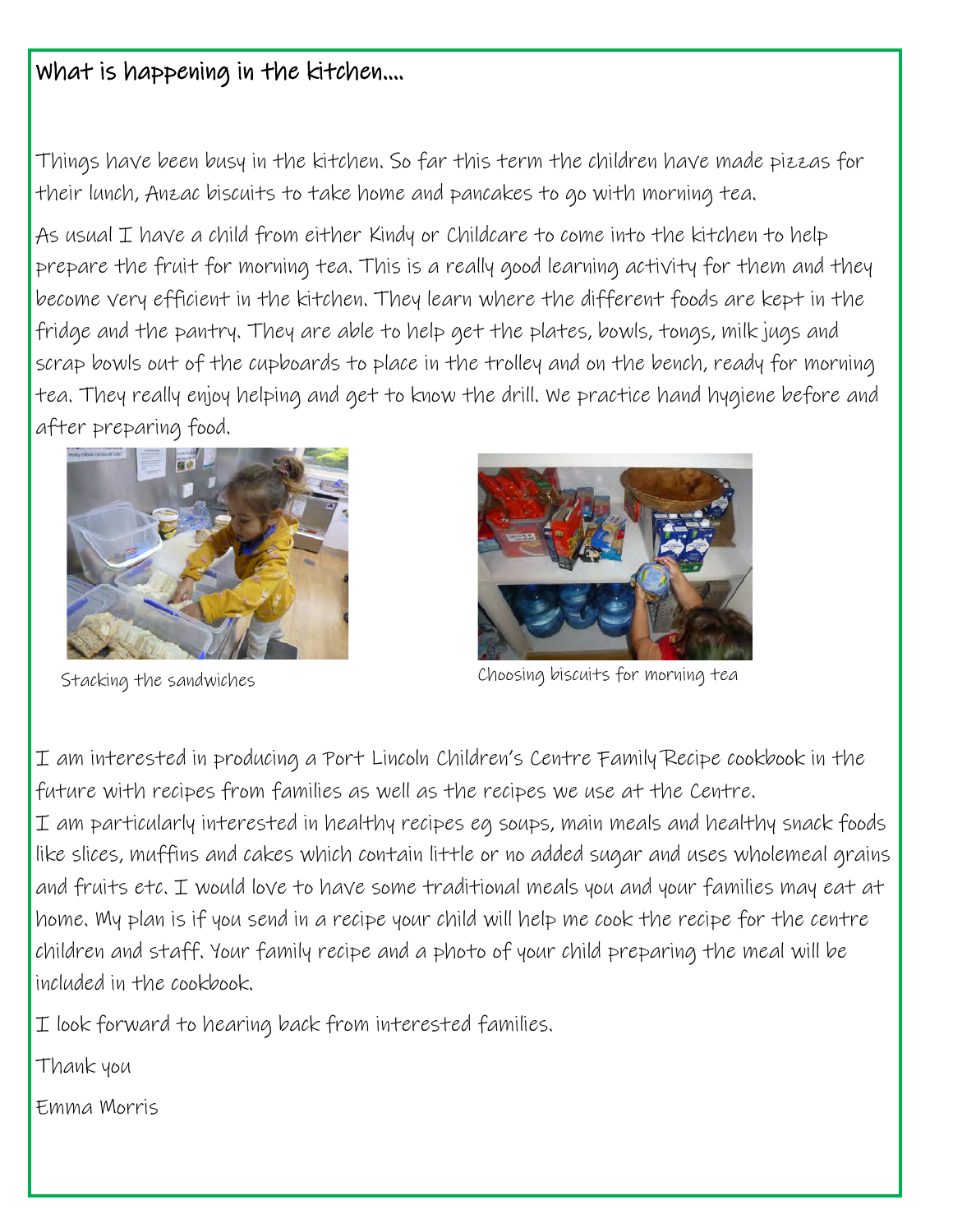## Koala group news ……

In the Koala group this term we have been reading Wombat Stew by Marcia K Vaughan and Pamela Lofts. Some of the Tier 2 words that you might hear your children using through out the next couple of weeks are Billabong, Billycan, bubbling, boasted, sliding, shaking, Indigenous, missing, while and thought.

The children have been investigating an inquiry question with Carla (3rd year Preservice Teacher) about the rain cycle. The children conducted an experiment with Carla. She asked the children "What do you think will happen to the water in the bag?" some of the responses were: Ronald - "it will come out". Lydia - "Nothing". Ebony: "The blue water would explode out of the bag." Archie: "It will rain." Amari: "The water will fill up the top." Bella: "I think it's going to explode at the top. It's going to go at the top and out of the bag." Matilda: "The water would get up the top." Carla then asked the children "What did you see (observed) happened to the water in the bag?" Ebony pointed to the water droplets and said "It's making raindrops." Archie: "The water is going up. The steam is coming from the water and going up. It's like stove, when you put hot water in pasta." Ronald: "It's hot!" Matilda: "When it comes up to the top it would up and down up and down up and down." Alexis: "The air is going out." Zendaya: "It's warm. See the bubbles, the water bubbles!" Giovanni: "The water goes up because it's hot."

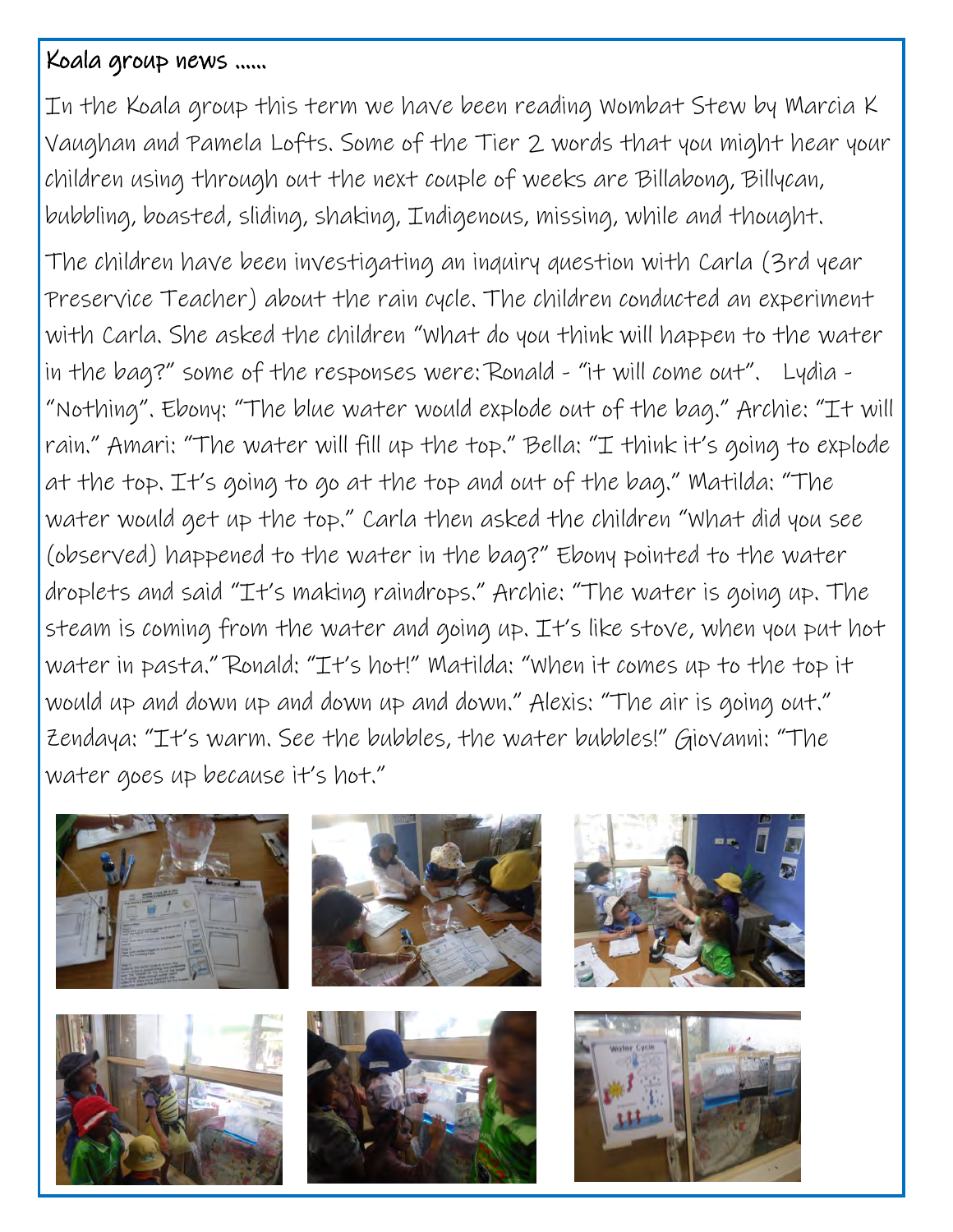Gulda group news…. We do lots of different things at kindy

We made a special gift for our mums for Mother's Day. We love our mums very much.



We are reading the book "Wombat Stew" We sing Wombat Stew, Wombat Stew Gooey, brewy Yummy, chewy Wombat Stew







We like to help Nana Rox in the garden We like playing the musical instruments and building with different materials.







We like dress ups, playing with the dolls house, writing our name and learning about counting, patterns, shapes, colour and how things fit together. We enjoy making & creating, problem solving and designing and practising our cutting skills